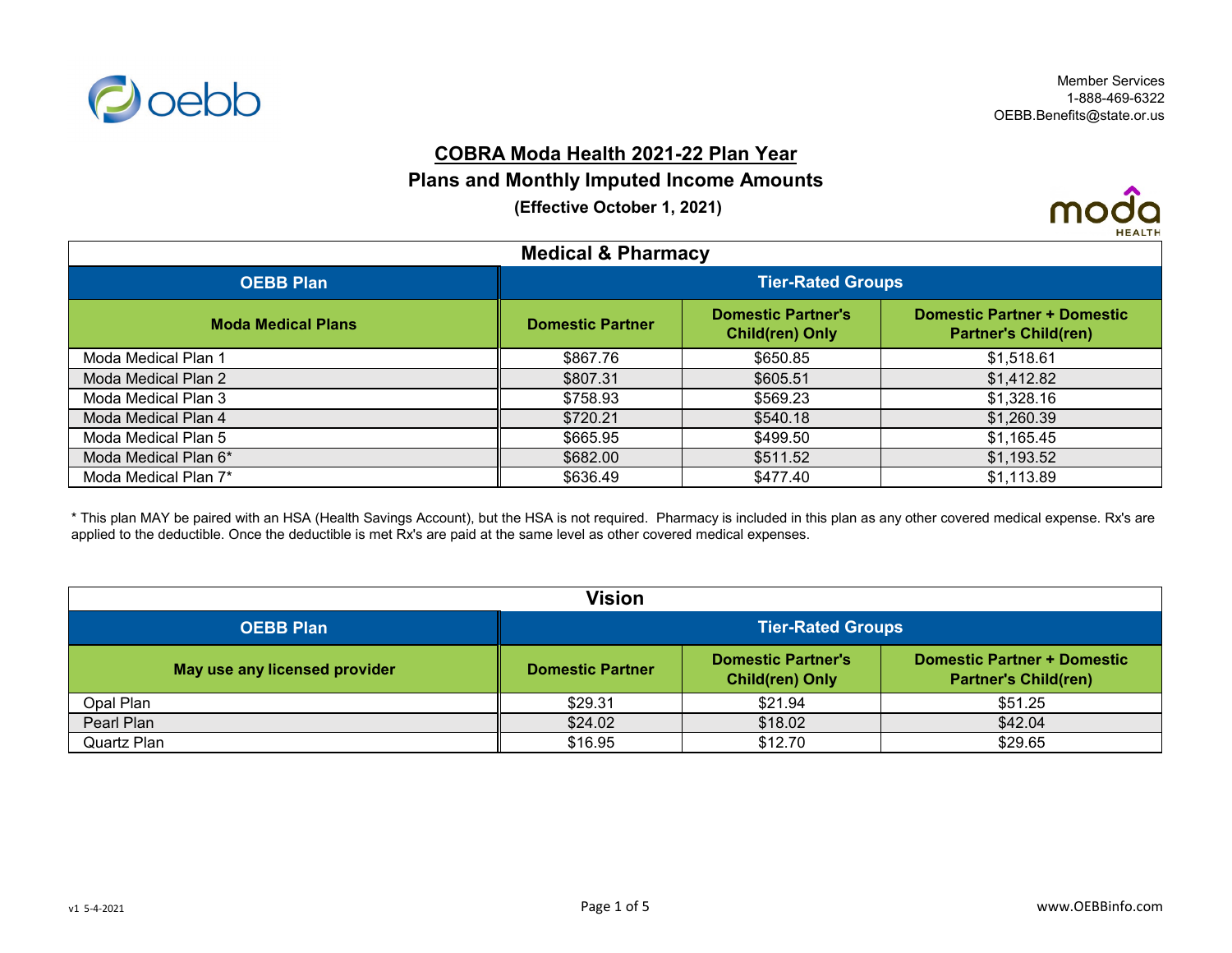

#### **COBRA Moda Health/Delta Dental 2021-22 Plan Year**

### **Plans and Monthly Imputed Income Amounts**

 **(Effective October 1, 2021)**

Δ DELTA DENTAL<sup>®</sup>

| <b>Dental and Orthodontia</b>                             |                          |                                                     |                                                                   |
|-----------------------------------------------------------|--------------------------|-----------------------------------------------------|-------------------------------------------------------------------|
| <b>OEBB Plan</b>                                          | <b>Tier-Rated Groups</b> |                                                     |                                                                   |
| Provider network noted in plan name below                 | Domestic Partner         | <b>Domestic Partner's</b><br><b>Child(ren) Only</b> | <b>Domestic Partner + Domestic</b><br><b>Partner's Child(ren)</b> |
| Premier Plan 1 - Delta Dental Premier Network             | \$65.82                  | \$80.71                                             | \$146.53                                                          |
| Premier Plan 5 - Delta Dental Premier Network             | \$58.09                  | \$71.23                                             | \$129.32                                                          |
| Premier Plan 6* - Delta Dental Premier Network            | \$43.38                  | \$44.71                                             | \$88.09                                                           |
| Exclusive PPO Incentive Plan** - Delta Dental PPO Network | \$56.79                  | \$69.63                                             | \$126.42                                                          |
| Exclusive PPO Plan** - Delta Dental PPO Network           | \$38.82                  | \$47.60                                             | \$86.42                                                           |

\* This plan has no orthodontia coverage

\*\* This plan has no out-of-network benefit. Services performed by providers outside the Delta Dental PPO network are not covered unless for a dental emergency. Covered emergencies consist of problem focused exam, palliative treatment and x-rays. All other services are considered non-covered.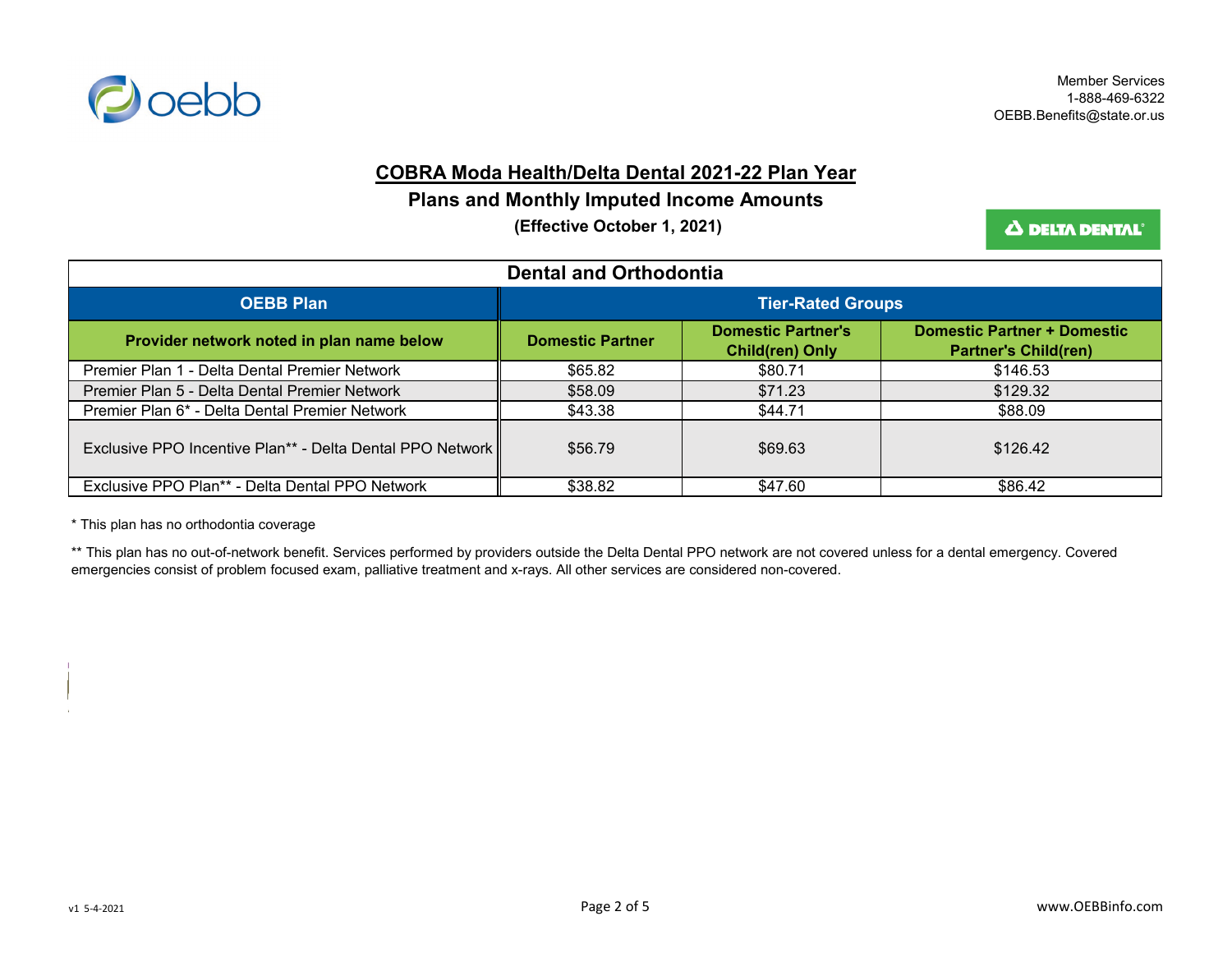

# **COBRA Kaiser Permanente 2021-22 Plan Year**

## **Plans and Monthly Imputed Income Amounts**

 **(Effective October 1, 2021)**



| <b>Medical and Pharmacy</b>                                                           |                                                                                                                                              |          |            |  |
|---------------------------------------------------------------------------------------|----------------------------------------------------------------------------------------------------------------------------------------------|----------|------------|--|
| <b>OEBB Plan</b>                                                                      | <b>Tier-Rated Groups</b>                                                                                                                     |          |            |  |
| Must use Kaiser Permanente facilities and providers for<br>all non-emergency services | Domestic Partner + Domestic<br><b>Domestic Partner's</b><br><b>Domestic Partner</b><br><b>Partner's Child(ren)</b><br><b>Child(ren) Only</b> |          |            |  |
| Kaiser Medical Plan 1                                                                 | \$777.07                                                                                                                                     | \$582.81 | \$1,359.88 |  |
| Kaiser Medical Plan 2A                                                                | \$643.02                                                                                                                                     | \$481.66 | \$1,124.68 |  |
| Kaiser Medical Plan 2B                                                                | \$622.53                                                                                                                                     | \$466.30 | \$1,088.83 |  |
| Kaiser Medical Plan 3*                                                                | \$474.49                                                                                                                                     | \$355.17 | \$829.66   |  |

\* This plan MAY be paired with an HSA (Health Savings Account), but the HSA is not required. Pharmacy is included in this plan as any other covered medical expense. Rx's are applied to the deductible. Once the deductible is met Rx's are paid at the same level as other covered medical expenses.

| <b>Dental and Orthodontia</b>                                                         |                                                                                                                                                     |         |          |  |
|---------------------------------------------------------------------------------------|-----------------------------------------------------------------------------------------------------------------------------------------------------|---------|----------|--|
| <b>OEBB Plan</b>                                                                      | <b>Tier-Rated Groups</b>                                                                                                                            |         |          |  |
| Must use Kaiser Permanente facilities and providers for<br>all non-emergency services | <b>Domestic Partner + Domestic</b><br><b>Domestic Partner's</b><br><b>Domestic Partner</b><br><b>Child(ren) Only</b><br><b>Partner's Child(ren)</b> |         |          |  |
| Kaiser Dental Plan                                                                    | \$89.46                                                                                                                                             | \$67.09 | \$156.55 |  |

| Vision                                                  |                          |                           |                                    |
|---------------------------------------------------------|--------------------------|---------------------------|------------------------------------|
| <b>OEBB Plan</b>                                        | <b>Tier-Rated Groups</b> |                           |                                    |
| Must use Kaiser Permanente facilities and providers for | <b>Domestic Partner</b>  | <b>Domestic Partner's</b> | <b>Domestic Partner + Domestic</b> |
| all non-emergency services                              |                          | <b>Child(ren) Only</b>    | <b>Partner's Child(ren)</b>        |
| Kaiser Vision Plan                                      | \$9.83                   | \$7.38                    | \$17.21                            |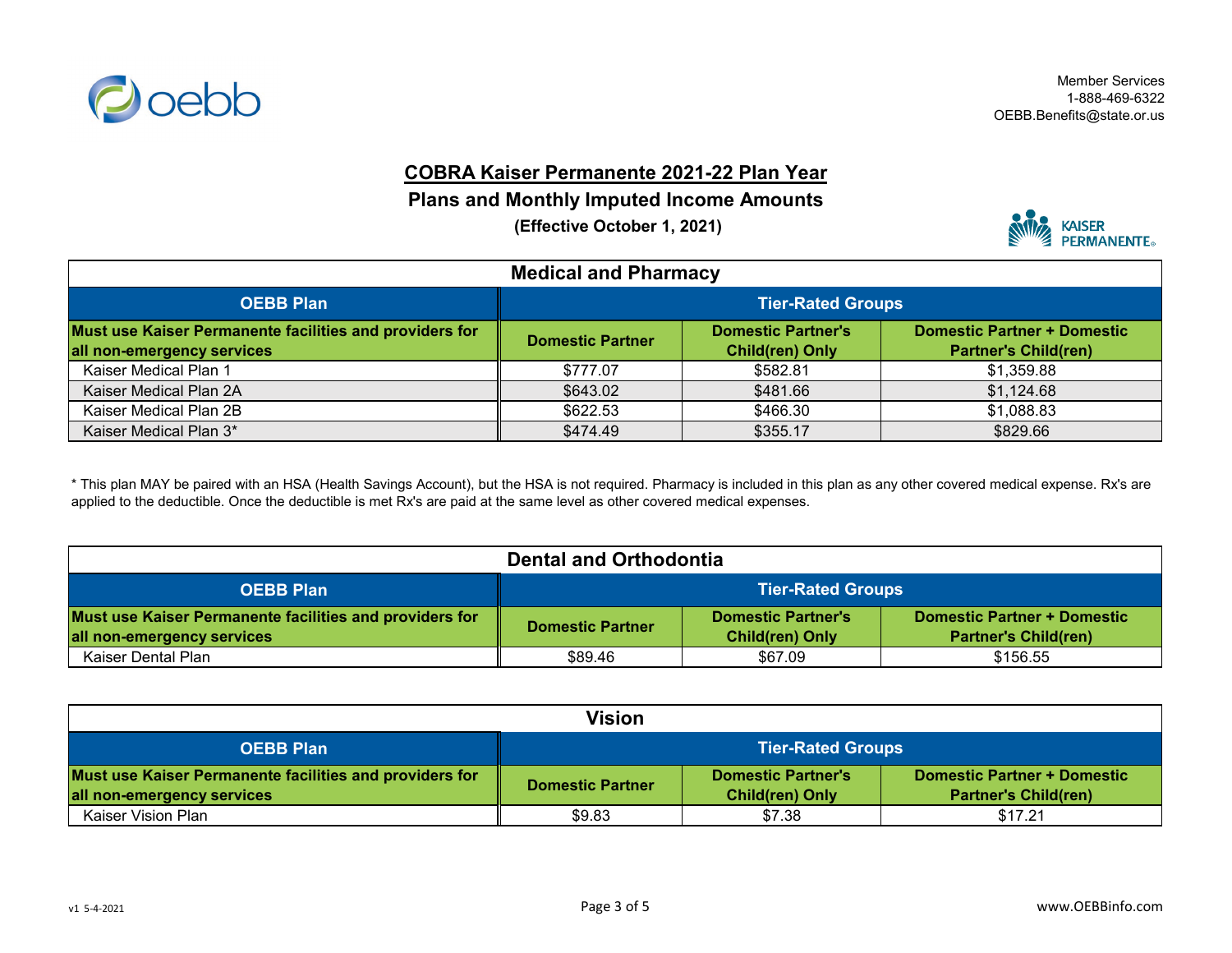

Member Services 1-888-469-6322 OEBB.Benefits@state.or.us

### **COBRA Williamette Dental Group 20201-22 Plan Year**

## **Plans and Monthly Imputed Income Amounts**

 **(Effective October 1, 2021)**



| <b>Dental and Orthodontia</b>                                                               |                                                                                                                                                     |         |          |  |
|---------------------------------------------------------------------------------------------|-----------------------------------------------------------------------------------------------------------------------------------------------------|---------|----------|--|
| <b>OEBB Plan</b>                                                                            | <b>Tier-Rated Groups</b>                                                                                                                            |         |          |  |
| Must use Willamette Dental Group facilities and providers<br>for all non-emergency services | <b>Domestic Partner + Domestic</b><br><b>Domestic Partner's</b><br><b>Domestic Partner</b><br><b>Child(ren) Only</b><br><b>Partner's Child(ren)</b> |         |          |  |
| Willamette Dental Plan                                                                      | \$47.53                                                                                                                                             | \$53.73 | \$101.26 |  |